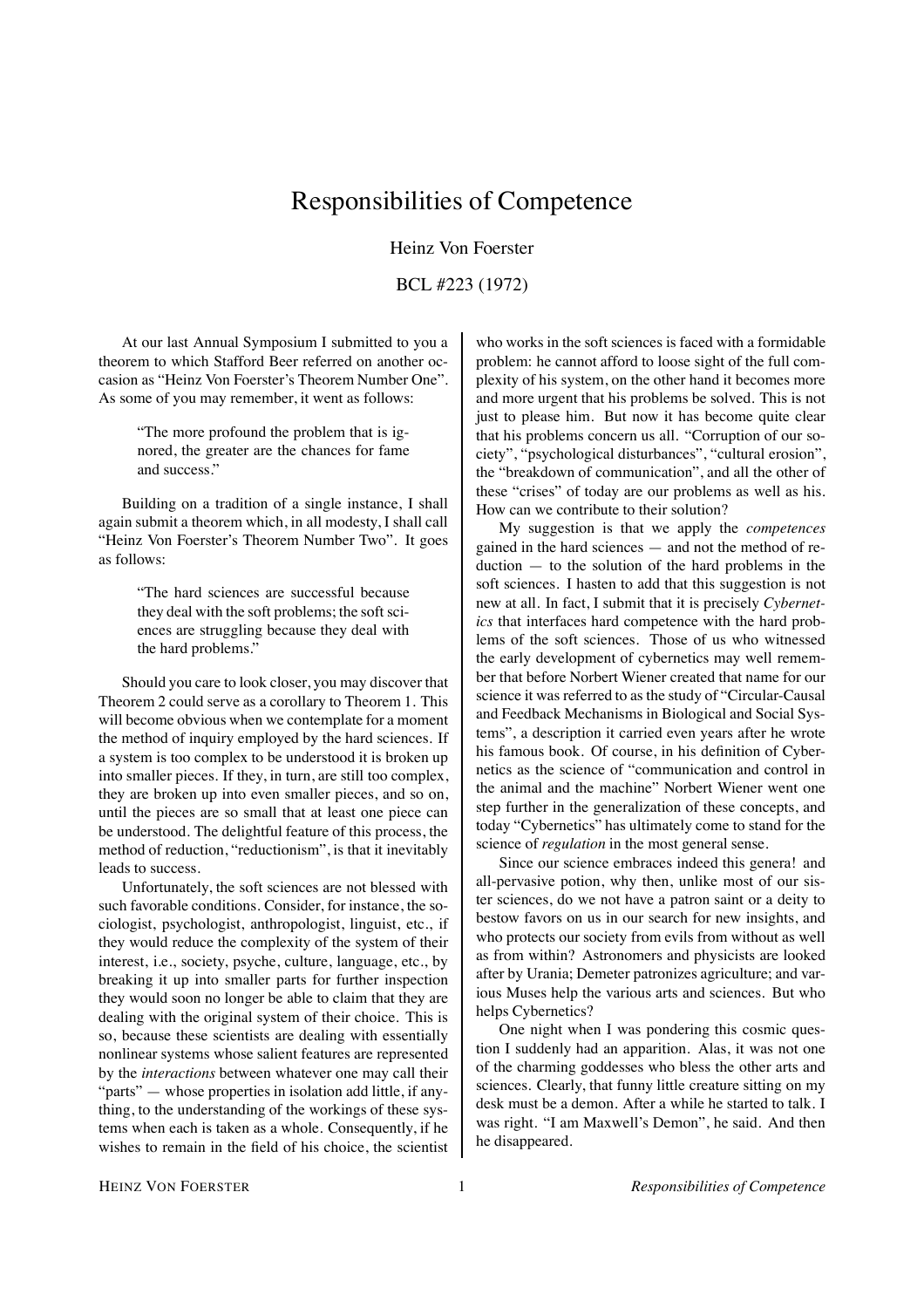When I regained my composure it was immediately clear to me that nobody else but this respectable demon could be our patron, for Maxwell's Demon is *the paradigm for regulation*.

As you remember, Maxwell's Demon regulates the flow of molecules between two containers in a most *unnatural* way, namely, so that heat flows from the cold container to the hotter, as opposed to the natural course of events where without the demon's interference heat always flows from the hot container to the colder.

I am sure you also remember how he proceeds: He guards a small aperture between the two containers which he opens to let a molecule pass whenever a fast one comes from the cool side or a slow one comes from the hot side. Otherwise he keeps the aperture closed. Obviously, by this maneuver he gets the cool container becoming cooler, and the hot container getting hotter, thus apparently upsetting the Second Law of Thermodynamics. Of course, we know by now that while he succeeds in obtaining this perverse flow of heat, the Second Law remains untouched. This is because of his need for a flashlight to determine the velocity of the upcoming molecules. Were he at thermal equilibrium with one of the containers he couldn't see a thing: he is part of a black body. Since he can do his antics only as long as the battery of his flashlight lasts, we must include into the system with an active demon not only the energy of the two containers, but also that of the battery. The entropy gained by the battery's decay is not completely compensated by the neg-entropy gained from the increased disparity of the two containers.

The moral of this story is simply that while our demon cannot beat the Second Law, he can, by his regulatory activity, retard the degradation of the available energy, i.e., the growth of entropy, to an arbitrary slow rate.

This is indeed a very significant observation because it demonstrates the paramount importance of regulatory mechanisms in living organisms. In this context they can be seen as manifestations of Maxwell's Demon, retarding continuously the degradation of the flow of energy, that is, retarding the increase of entropy. In other words, as regulators living organisms are "entropy retarders".

Moreover, as I will show in a moment, Maxwell's Demon is not only an entropy retarder and a paradigm for regulation, but he is also a functional isomorph of a Universal Turing Machine. Thus, the three concepts of regulation, entropy retardation, and computation constitute an interlaced conceptual network which, for me, is indeed the essence of Cybernetics.

I shall now briefly justify my claim that Maxwell's Demon is not only the paradigm for regulation but also for computation.

When I use the term "computation" I am not restricting myself to specific operations as, for instance, addi-

tion, multiplication, etc. I wish to interpret "computation" in the most general sense as a mechanism, or "algorithm", for *ordering*. The ideal, or should I say the most general, representation of such mechanism is, of course, a Turing Machine, and I shall use this machine to illuminate some of the points I wish to make.

There are two levels on which we can think of "ordering". The one is when we wish to make a description of a given arrangement of things. The other one when we wish to rearrange things according to certain descriptions. It will be obvious at once that these two operations constitute indeed the foundations for all that which we call "computation".

Let *A* be a particular arrangement. Then this arrangement can be computed by a universal Turing machine with a suitable initial tape expression which we shall call a "description" of *A*:  $D(A)$ . The length  $L(A)$  of this description with depend on the alphabet (language) used. Hence, we may say that a language  $\alpha_1$  reveals more order in the arrangement *A* than another language  $\alpha_2$ , if and only if the length  $L_1(A)$  of the suitable initial tape description for computing *A* is shorter than  $L_2(A)$ , or *mutatis mutandis*.

This covers the first level of above, and leads us immediately to the second level.

Among all suitable initial tape descriptions for an arrangement  $A_1$  there is a shortest one:  $L * (A_1)$ . If  $A_1$  is re-arranged to give  $A_2$ , call  $A_2$  to be of a higher order than  $A_1$  if and only if the shortest initial tape description of  $L \ast (A_2)$  is shorter than  $L \ast (A_1)$ , or *mutatis mutandis*.

This covers the second level of above, and leads us to a final statement of perfect ordering (computation).

Among all arrangements *Ai* there is one, *A*∗, for which the suitable initial tape description is the shortest *L* ∗ (*A*∗).

I hope that with these examples it has become clear that living organisms (replacing now the Turing machine) interacting with their environment (arrangements) have several options at their disposal: (i) they may develop "languages" (sensors, neural codes, motor organs, etc.) which "fit" their given environment better (reveal more order); (ii) they may change their surroundings until it "fits" their constitution; and (iii), they may do both. However, it should be noted that whatever option they take, it will be done by computation. That these computations are indeed functional isomorphs of our demon's activity is now for me to show.

The essential function of a Turing machine can be specified by five operations:

- (i) *Read* the input symbol *x*.
- (ii) *Compare x* with *z*, the internal state of the machine.
- (iii) *Write* the appropriate output symbol *y*.
- (iv) *Change* the internal state *z* to the new state  $z'$ .

HEINZ VON FOERSTER 2 *Responsibilities of Competence*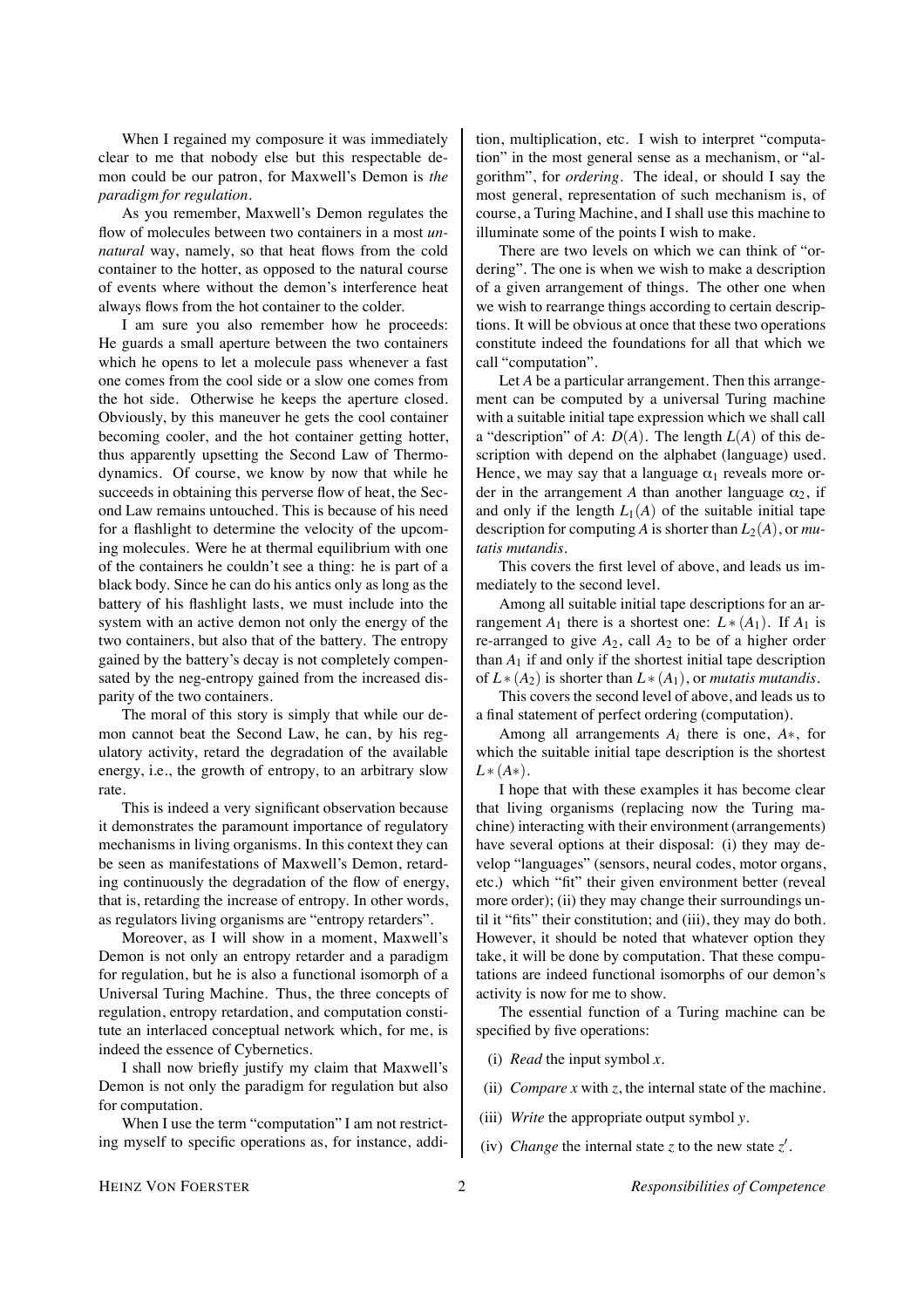(v) *Repeat* the above sequence with a new input state *x*" .

Similarly, the essential function of Maxwell's Demon can be specified by five operations equivalent to those above:

- (i) *Read* the velocity *v* of the upcoming molecule *M*.
- (ii) *Compare*  $\left(\frac{mv^2}{2}\right)$  with the mean energy  $\langle m v^2/2 \rangle$  (temperature *T*) of, say, the cooler container (internal state *T*).
- (iii) *Open* the aperture if  $(mv^2/2)$  is greater than  $\langle mv^2/2\rangle$ ; otherwise keep it closed.
- (iv) *Change* the internal state *T* to the new (cooler) state *T*" .
- (v) *Repeat* the above sequence with a new upcoming molecule *M*" .

Since the translation of the terms occurring in the correspondingly labeled points is obvious, with the presentation of these two lists I have completed my proof.

How can we make use of our insight that Cybernetics is the science of regulation, computation, ordering, and entropy retardation? We may, of course, apply our insight to the system that is generally understood to be the *cause célèbre* for regulation, computation. ordering, and entropy retardation, namely, the human brain.

Rather than following the physicists who order their problems according to the number of *objects* involved ("The one-body problem", "The two-body problem", "The three-body problem", etc.), I shall order our problems according to the number of *brains* involved by discussing now "The one-brain problem", "The two-brain problem", "The many-brain problem", and "The allbrain problem".

#### **1. The Single-Brain Problem: The Brain Sciences**

It is clear that if the brain sciences do not want to degenerate into a physics or chemistry of living — or having once lived — tissue they must develop a theory of the brain:  $T(B)$ . But, of course, this theory must be written by a brain:  $B(T)$ . This means that this theory must be constructed so as to write itself  $T(B(T))$ .

Such a theory will be distinct in a fundamental sense from, say, physics which addresses itself to a (not quite) successful description of a "subjectless world" in which even the observer is not supposed to have a place. This leads me now to pronounce my Theorem Number Three:

> "The Laws of Nature are written by man. The laws of biology must write themselves."

In order to refute this theorem it is tempting to invoke Gödel's Proof of the limits of the Entscheidungsproblem in systems that attempt to speak of themselves. But Lars Löfgren and Gotthard Günther have shown that selfexplanation and self-reference are concepts that are untouched by Gödel's arguments. In other words, a science of the brain in the above sense is, I claim, indeed a legitimate science with a legitimate problem.

#### **2. The Two-Brain Problem: Education**

It is clear that the majority of our established educational efforts is directed toward the trivialization of our children. I use the term "trivialization" exactly as used in automata theory, where a trivial machine is characterized by its fixed input-output relation, while in a non-trivial machine (Turing machine) the output is determined by the input *and* its internal state. Since our educational system is geared to generate predictable citizens, its aim is to amputate the bothersome internal states which generate unpredictability and novelty. This is most clearly demonstrated by our method of examination in which only questions are asked for which the answers are known (or defined), and are to be memorized by the student. I shall call these questions "illegitimate questions".

Would it not be fascinating to think of an educational system that de-trivializes its students by teaching them to ask "legitimate questions", that is, questions for which the answers are unknown?

#### **3. The Many-Brain Problem: Society**

It is clear that our entire society suffers from a severe dysfunction. On the level of the individual this is painfully felt by apathy, distrust, violence. disconnectedness, powerlessness, alienation, and so on. I call this the "participatory crisis", for it excludes the individual from participating in the social process. The society becomes the "system", the "establishment" or what have you, a depersonalized Kafkaesque ogre of its own ill will.

It is not difficult to see that the essential cause for this dysfunction is the absence of an adequate input for the individual to interact with society. The so-called "communication channels", the "mass media" are only one-way: they talk, but nobody can talk back. The feedback loop is missing and, hence, the system is out of control. What cybernetics could supply is, of course, a universally accessible social input device.

### **4. The All-Brain Problem: Humanity**

It is clear that the single most distressing characteristic of the global system "mankind" is its demonstrated instability, and a fast approaching singularity. As long as humanity treats itself as an open system by ignoring the signals of its sensors that report about its own state of